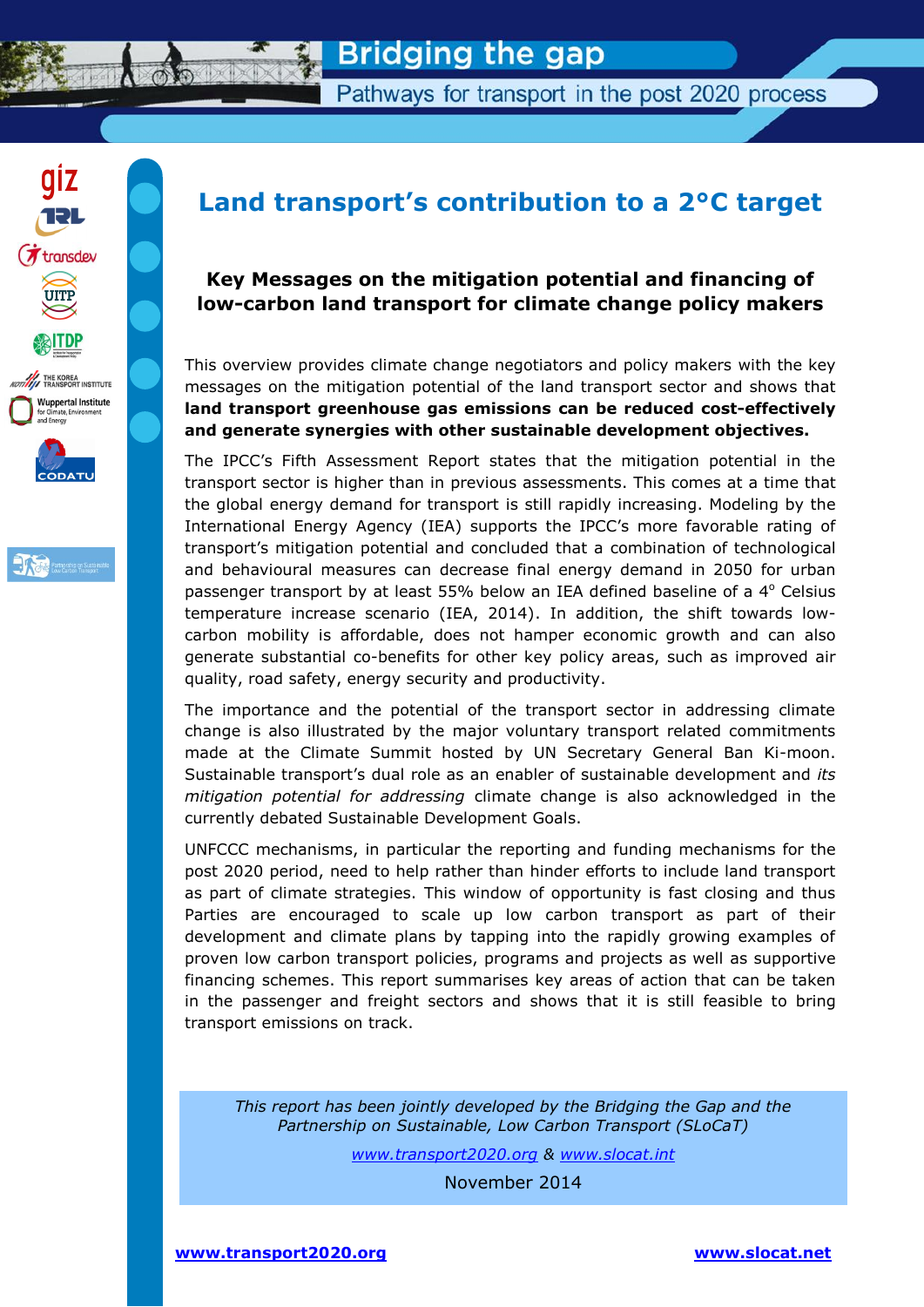# **1 Transport's role in achieving mitigation targets**

Transport<sup>1</sup> currently accounts for about 23% of global energy-related greenhouse gas emissions of which 75% are derived from land transport. Driven by increased motorisation, urbanisation, economic and population growth, greenhouse gas emissions from land transport are set to double by 2050 (IPCC 2014). These increases will happen largely in the emerging and developing economies as this part of the world rightfully expands its transport infrastructure and services in support of much needed economic and social development.

It is also acknowledged that current measures in most countries are insufficient to bring transport onto a 2°C stabilisation pathway. There are many successful examples of policies and technologies already available to decarbonise the transport sector (IPCC 2014) and experience shows that much mitigation potential can be exploited through **avoided** journeys from more compact urban development, modal **shift** to lower carbon intensive travel modes, and the use of **improved** fuel, vehicle and engine technologies. None of these three strategies, known collectively as the Avoid-Shift-Improve (ASI) approach, is the one silver bullet that can substantively reduce GHGs in the land transport sector on its own; and significant reductions in GHG emissions can be achieved only if these strategies are deployed in a complementary manner.

All major elements of the ASI approach have been tested at scale in both the developed and the developing world. The Fifth Assessment Report of the IPCC rightfully points at growing number of successful examples of policies and technologies already available to decarbonise the transport sector (IPCC 2014). This has enabled France, Japan, the UK and Germany to stabilise or even decrease land transport emissions despite growth in both the economy and road-freight volume over the same period (ITF 2010). These (and other examples) show that economic vitality and growth can be decoupled from transport emission growth.

A comprehensive climate change mitigation strategy and action plan, addressing both passenger and freight transport, complemented by a mix of policies and measures, is needed to shift us onto a low, rather than high  $(BAU^2)$ , carbon trajectory.

The costs of reducing emissions from transport differ according to the type of measure. In today's economic climate, policy makers can be reluctant to agree to large-scale transport mitigation strategies because of the perceived high costs. However mitigation in the transport sector has the potential to go hand in hand with realising other economic, social and environmental objectives as well as being good for the climate. It would be wrong therefore to calculate the cost of climate change action in transport only in terms of the cost per tonne of  $CO<sub>2</sub>$  avoided. Instead benefits need to be quantified, linked to: increased energy security (reduced oil dependence and exposure to oil price volatility); improved transport infrastructure and traffic management; improved road safety; reduced congestion and travel time reduction resulting in increased productivity; lower air quality; and affordable and accessible transport helping to alleviate poverty.

-

 $<sup>1</sup>$  All modes</sup>

 $2$  Business as usual – and present trend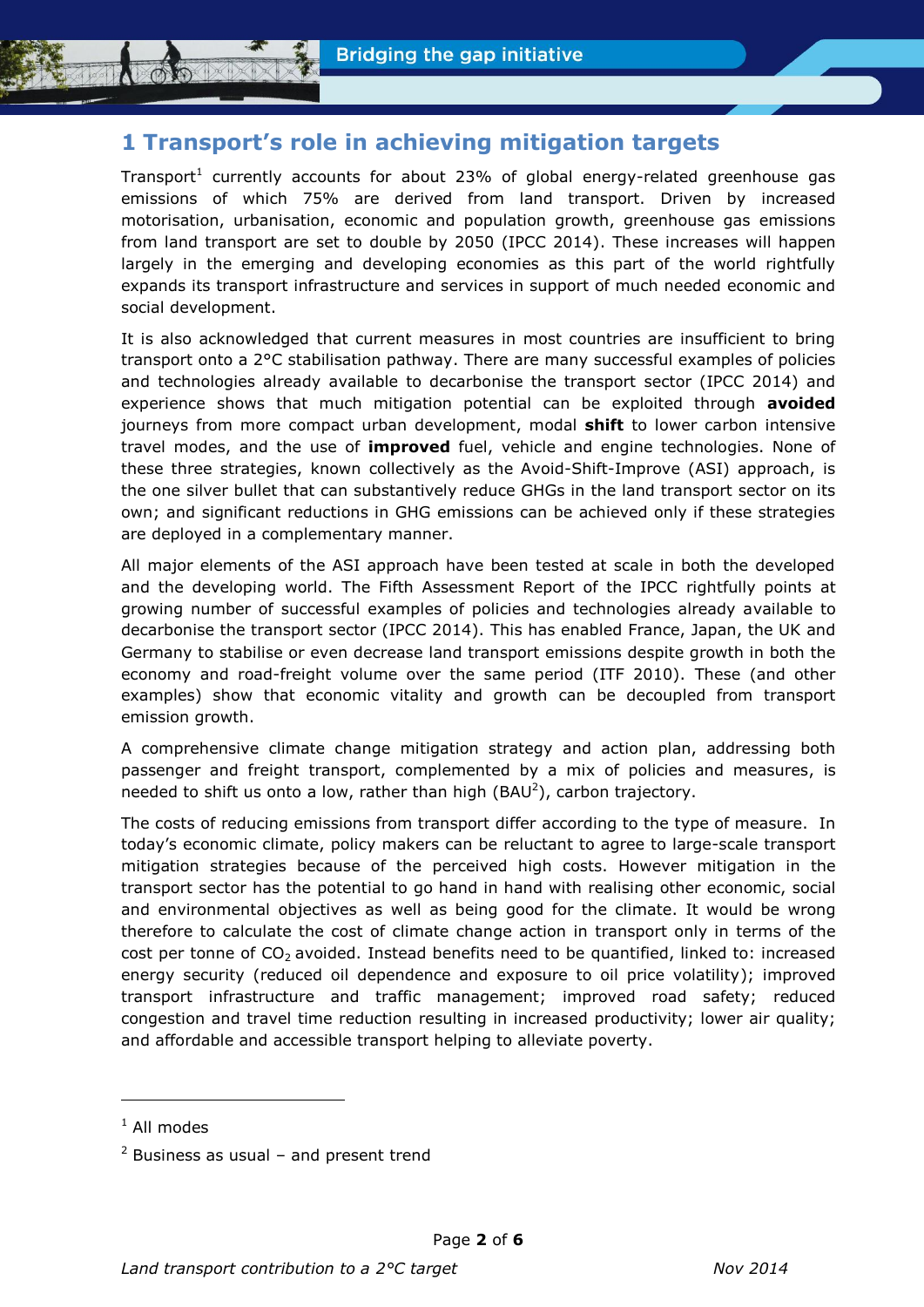#### **Key message 1**

Countries now have the choice to decouple their development ambitions and transport choices and choose low carbon transport pathways; however there is a major risk that by taking the quickest route to build transport infrastructure and systems they may well lock themselves into a high carbon transport future, compromising their growth and energy security.

#### **1.1 CO<sup>2</sup> reduction potential of passenger transport**

To bring transport onto the IPCC recommended 2°C pathway, significant action is required. The question is now on how to best structure policies and investments to achieve the intended climate impacts. For example, there is a major difference in mobility levels between the USA, total OECD and non-OECD countries<sup>3</sup>, with yearly per-person per-capita travel in 2010 on the order of 24,000km, 16,000km and 4000km respectively (IEA ETP 2014). Thus, if the transport sector is to be brought onto a  $2^{\circ}$ C stabilisation pathway, motorised travel must significantly decline in OECD countries over most of the projection period to compensate for the increase in developing and emerging countries. Fuel efficiency, in particular, will play an important role in reducing GHG emissions from land transport. So choices on land transport made in the emerging and developing economies on infrastructure, land use and technology will lock-in a country to either a fossil fuel dependent or a low carbon pathway for the next 30 to 50 years.

There is now considerable, and on-going, research to suggest that for the time period 2015-2050, it is also less costly to take a low carbon approach. In an aggressive High Shift scenario that promotes the use of public transport, walking and cycling over the individual car, savings are in excess of USD 100 trillion in public and private spending on transportation vehicle and infrastructure capital and operating costs along with fuel costs, according to recent work by UC Davis California and ITDP<sup>4</sup>. This comes primarily from a reduction in road construction requirements and vehicle purchase requirements but also achieves a significant improvement in mobility equity across income groups (UCD/ITDP, 2014).

#### **Key message 2**

-

Using Avoid, Shift and Improve as a framework for developing policies and measures is both affordable and will deliver climate and development objectives.

#### **1.2 Policies to mitigate transport emissions**

It is crucial that national and local level policies mutually support and reinforce each other in order to maximise the success of both. Support from the national level is vital for the success of a sector-wide decarbonisation strategy for transport. A clear and ambitious vision is seen as being key to this and the full commitment of the highest decision maker such as the President or Prime Minister can also make a large difference.

 $3$  These categories broadly correspond to Annex I and Non-Annex I.

<sup>4</sup> <https://www.itdp.org/a-global-high-shift-scenario/>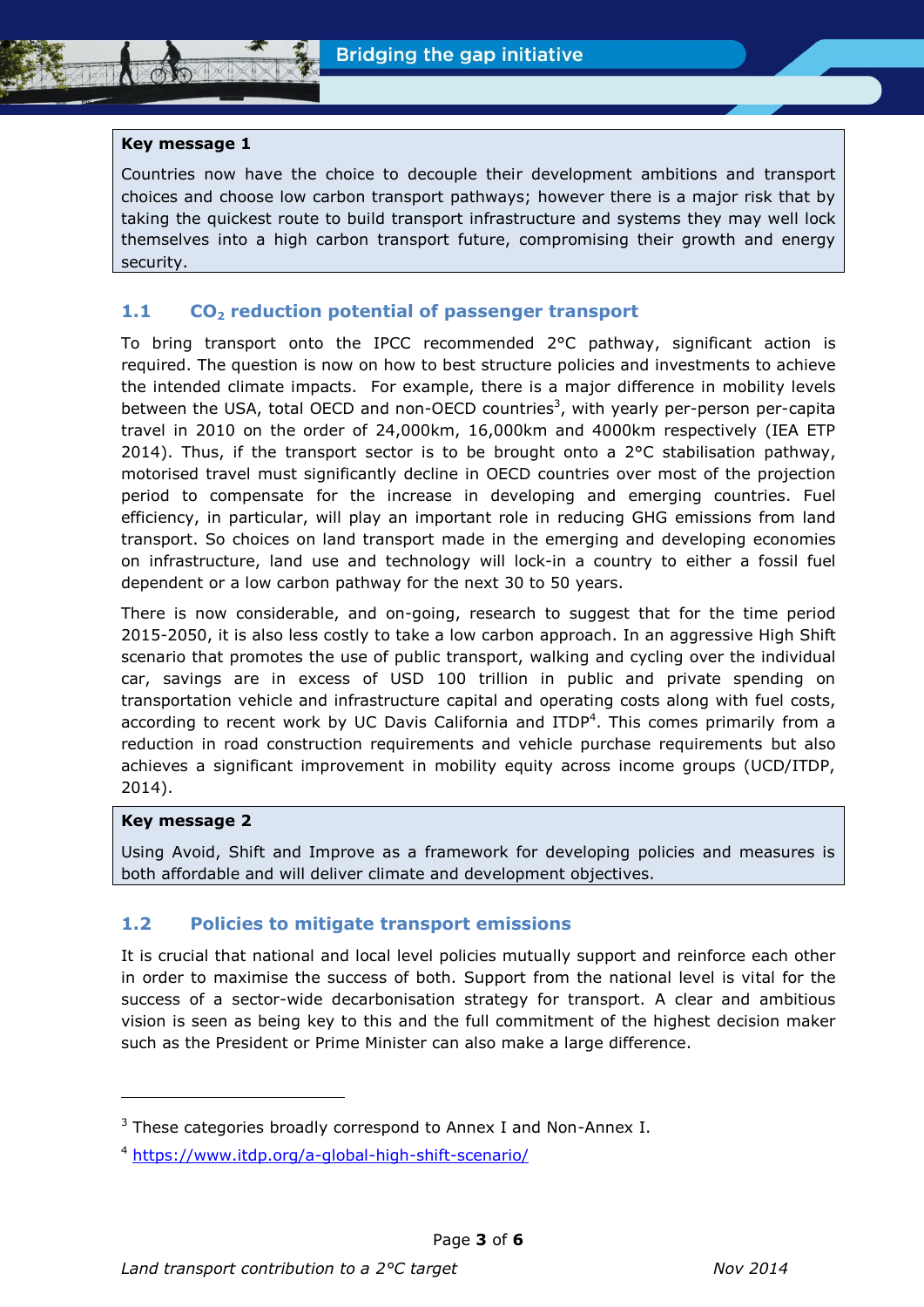Transport is, today, heavily dependent on fossil fuels. Not sufficiently taxing or even subsidising fossil fuels makes any measure to reduce transport related greenhouse gas emissions challenging. However, providing alternatives, such as high-quality public transport, alongside the gradual phasing out of any subsidies will generate a multitude of benefits and if these are complemented by other policies and measures, now available to national and local policy makers, citizens can be persuaded that this is a better option for them.

# **2 UNFCCC as a catalyst for Low Carbon Transport**

It is likely that the new global climate change agreement will differ from the Kyoto Protocol in the sense that: (a) all countries (both developed and developing) are expected to commit to binding or voluntary emission reductions; (b) there is a greater acknowledgement of the role that cities and sub-national entities can play in climate change mitigation; (c) there is an acknowledgement of the need to focus on high mitigation potential areas; and (d) there is a greater willingness to consult with and seek involvement of non party actors in the development of proposals.

This approach is promising for transport, which in the past had little chance to participate substantively in the discussions on the implementation of the Kyoto Protocol and associated mechanisms and arrangements under the UNFCCC.

#### **Key message 3**

It is likely that the role of sub-national entities and cities will play an increased role and have new opportunities to engage with the UNFCCC process of the new post-2020 Climate Agreement.

There are a variety of mechanisms and opportunities such as the Clean Development Mechanism; Intended Nationally Determined Contributions (INDCs); Nationally Appropriate Mitigation Actions (NAMAs); the Climate Technology Centre and Network (CTCN) for technical assistance; and the Green Climate Fund (GCF) for financing, which offer the transport sector opportunities to engage more pro-actively with the UNFCCC process.

#### **Key message 4**

There are an increasing number of opportunities to fund low carbon projects via the various mechanisms and agencies that are part of the wider UNFCCC Climate Change family. Parties are actively encouraged to make use of these opportunities for project development, financial and technical support for the introduction or support of low carbon sustainable transport.

# **3 Low carbon transport – cheaper in the long run**

The IEA (2012) estimates that the transport sector under a business as usual case would lead to investments in transport infrastructure, vehicles, operating costs, etc. of USD 500 trillion between now and 2050. At the same time the IEA believes that the wide scale adoption of ASI based policies and investment programs can result in net savings of over USD 50 trillion in reduced vehicle purchases, infrastructure and fuel costs. Another modelling exercise, ITDP and UC-Davis (described in the first part of this paper, making use of the same IEA methodological and accounting approach focusing on public transport and with more ambitious mitigation assumptions) suggests cumulative savings in excess of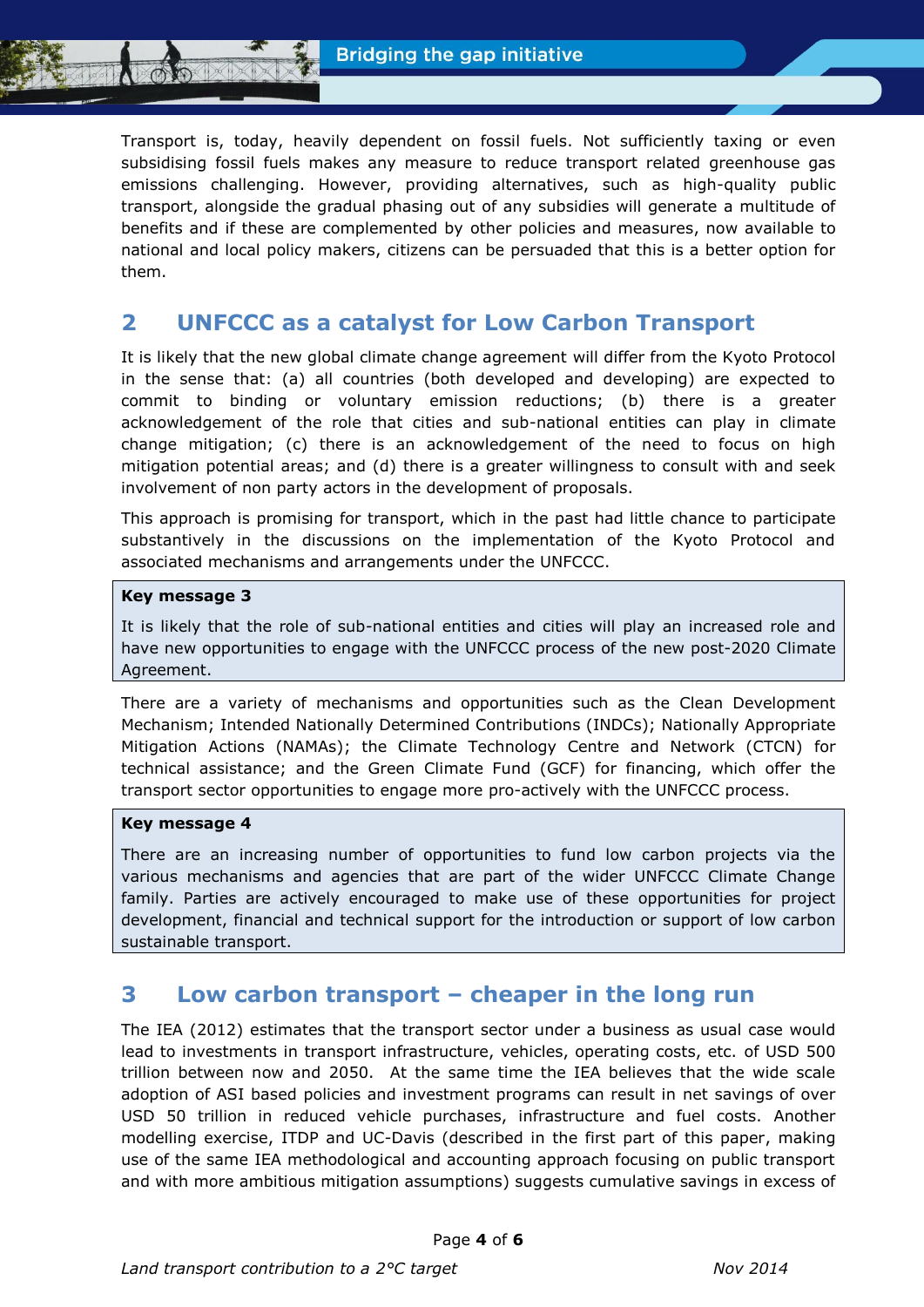USD 100 trillion in public and private spending on transportation vehicle and infrastructure capital and operating costs. Neither calculation includes the additional co-benefits gained by sustainable transport, such as improved safety, air quality and reduced travel time, which would make the cost-effectiveness of a shift towards sustainable transport even more compelling.

While considering how to best fund the transition to a low carbon development path for land transport from Climate Finance, it is important to consider how other sources of funding can be used. This includes how to tap private sector contributions, such as PPPs<sup>5</sup> and climate bonds, to develop sustainable, low carbon transport infrastructure and services and how to engage with industry better as well as considering how much of the cost can be passed on to users and how this can best be put in place over time.

**Key message 5** Making the link between comprehensive climate and development planning and low carbon transport will not only save carbon but is also cheaper in the medium to long term, but it requires efforts to engage with a variety of stakeholders.

# **4 Recommendations**

A new international climate agreement needs to be forged by COP 21 (2015) in Paris. There is a growing evidence base on the mitigation potential of land transport, and conviction on the sustainable development benefits of such action and the economic viability of doing so. This is a key message from Bridging the Gap and SLoCaT as representative organisations of more than 90 agencies involved with sustainable transport.

2014 and 2015 provide Bridging the Gap and SLoCaT with unique opportunities to mainstream low carbon transport in global policies on climate change and sustainable development:

- **UNFCCC and COP 20** present a number of opportunities to raise the profile of low carbon transport. SLoCaT and Bridging the Gap have an opportunity to partner with the UNFCCC secretariat to help increase the outreach to and dialogue with countries in developing and emerging countries. Part of this includes Transport Day 2014 in Lima, Peru during COP 20 and the ambitious plans for a Transport Pavilion during COP 21 in Paris;
- UN Climate Summit (2014)<sup>6</sup> **5 land transport initiatives under three Action Areas**: Transport (urban electric mobility, railways and public transport); Energy (fuel economy) and Industry (green freight) were launched. These initiatives have created the largest momentum for low carbon transport so far and offer an excellent opportunity to demonstrate the reduction potential of land transport;
- **Post 2015 Development Framework** and the Sustainable Development Goals– many of the proposed transport related targets are directly relevant for the scaling up of low carbon transport. It is in the interest of the sustainable transport community to ensure that they are integrated in the final SDGs adopted by the UN General Assembly in September 2015.

-

<sup>5</sup> Public Private Partnerships – various models

 $6$  Convened by the UN Secretary General held September 23, New York, 2014